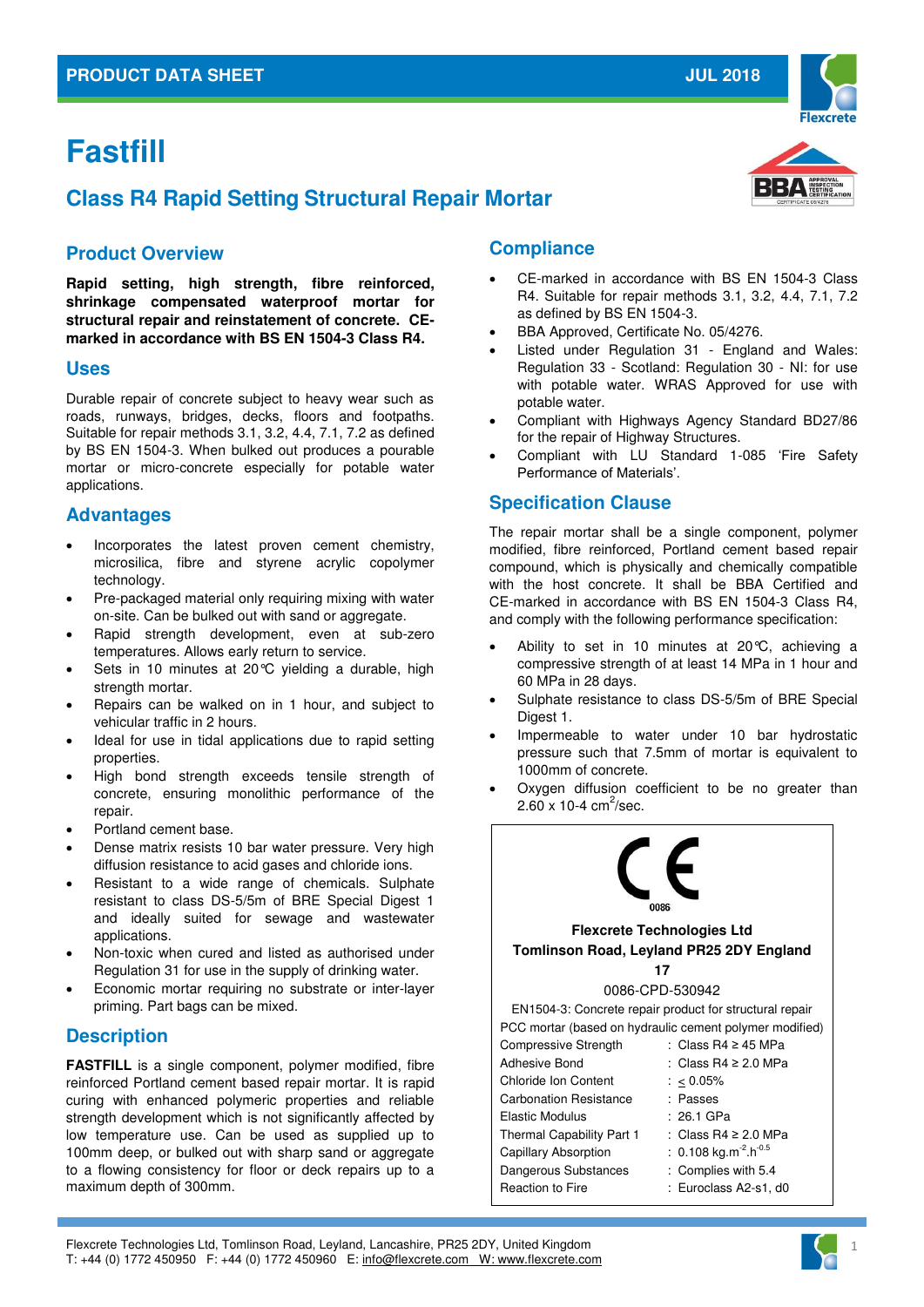

# **Technical Data / Mechanical Characteristics**

| <b>Property</b>                                                               | <b>Standard</b>     | <b>BS EN 1504-3 R4</b><br>Requirement      | <b>Result</b>                                                                                                       |
|-------------------------------------------------------------------------------|---------------------|--------------------------------------------|---------------------------------------------------------------------------------------------------------------------|
| Compressive Strength                                                          | EN 12190            | $\geq$ 45 MPa                              | 60 MPa<br>28 days:                                                                                                  |
| <b>Compressive Strength</b><br>Development @ 20 °C                            |                     |                                            | 14.0 MPa 1 day<br>1 hour<br>40.0 MPa<br>2 hours 20.0 MPa 7 days<br>50.0 MPa<br>4 hours 30.0 MPa 28 days<br>60.0 MPa |
| Adhesive Bond                                                                 | EN 1542             | $\geq 2.00$ MPa                            | 2.39 MPa                                                                                                            |
| <b>Chloride Ion Content</b>                                                   | EN 1015-17          | ≤ 0.05%                                    | 0.012%                                                                                                              |
| <b>Carbonation Resistance</b>                                                 | EN 13295            | $\leq$ ref concrete                        | Passes                                                                                                              |
| <b>Elastic Modulus</b>                                                        | EN 13412            | $\geq$ 20 GPa                              | 26.1 GPa                                                                                                            |
| Capillary Absorption                                                          | EN 13057            | ≤ 0.5 kg/m <sup>-2</sup> /h <sup>-05</sup> | $0.108$ kg/m <sup>-2</sup> /h <sup>-05</sup>                                                                        |
| <b>Thermal Compatibility</b><br>Freeze/Thaw Cycling                           | EN 13687-1          | $\geq$ 2.0 MPa                             | 2.45 MPa                                                                                                            |
| <b>Water Permeability Coefficient</b><br><b>Equivalent Concrete Thickness</b> | <b>Taywood Test</b> |                                            | $2.60 \times 10^{-14}$ m/sec<br>7.5mm of Fastfill = 1000mm of concrete                                              |
| Flexural Strength                                                             | EN196-1             | $\overline{\phantom{a}}$                   | 11.6 MPa                                                                                                            |
| Tensile Strength                                                              | BS 6319:7           |                                            | 3.657 MPa                                                                                                           |
| Shrinkage                                                                     | BS EN 12617-4       | $\overline{a}$                             | 0.025% after 7 days                                                                                                 |
| <b>Mixed Density</b>                                                          |                     | $\overline{\phantom{a}}$                   | 2150kg/m <sup>3</sup> at 0.14 water: powder ratio                                                                   |
| <b>Mixed Colour</b>                                                           |                     | $\overline{a}$                             | Concrete grey                                                                                                       |
| Min Application Thickness<br><b>Max Application Thickness</b>                 |                     | $\overline{\phantom{a}}$                   | 5mm<br>50mm per layer on vertical and<br>100mm on decks and floors<br>300mm when bulked out                         |
| Min Application Temperature<br>Max Application Temperature                    |                     | $\overline{\phantom{a}}$                   | -10 °C (refer to Technical Department)<br>40 °C                                                                     |
| Working Life (approx.)                                                        |                     | $\overline{a}$                             | 10 minutes at 20 °C                                                                                                 |
| <b>Reaction to Fire</b>                                                       | EN 13501-1          | Euroclass                                  | Euroclass $A2 - s1$ , d0                                                                                            |

The properties given above are obtained from laboratory tests: results obtained from on-site testing may vary according to site conditions

# **Application Instructions**

# **Preparation**

Mechanically remove all damaged concrete or failed repairs back to a sound core. Wherever possible, the full circumference of the steel reinforcement should be exposed to at least 25mm behind the bars and 50mm beyond the point at which corrosion is visible.

On cutting back, feather edges must be avoided. The perimeter of the repair area should be stepped to a depth of 10mm by means of saw, disc cutting or preferably using a power chisel.

The areas to be repaired must be free from all unsound material, dust, oil, grease, corrosion by-products and organic growth. Smooth surfaces should be roughened, all loose material and surface laitance removed and reinforcement cleaned to bright steel using wet grit blasting techniques or equivalent approved methods.

If chlorides are absent from the concrete and environmental constraints preclude the use of blasting then hand held power tools such as a needle gun, angle grinder

or power wire brush can be used to remove all loose corrosion by-products back to bright metal.

The strength of the concrete sub-base should be a minimum of 20 MPa.

The prepared substrate should be thoroughly soaked with clean water until uniformly saturated without any standing water. In winter, use warm water or a heat source to ensure the substrate temperature is  $≥$  5 $°C$  before application.

# **Treatment of Steel Reinforcement**

All exposed steel reinforcement should be treated with 2 x 1mm coats of **STEEL REINFORCEMENT PROTECTOR 841** applied by brush (See separate Data Sheet for full details). NB: When carrying out repairs in new construction, it is not necessary to fully expose any reinforcing bars.

# **Priming of Concrete**

**FASTFILL** is highly polymer modified and as a result concrete surfaces do not generally require a primer. Highly porous substrates should be primed with **BONDING BRIDGE 842** prior to the application of the repair mortars (See separate Data Sheet for full details).